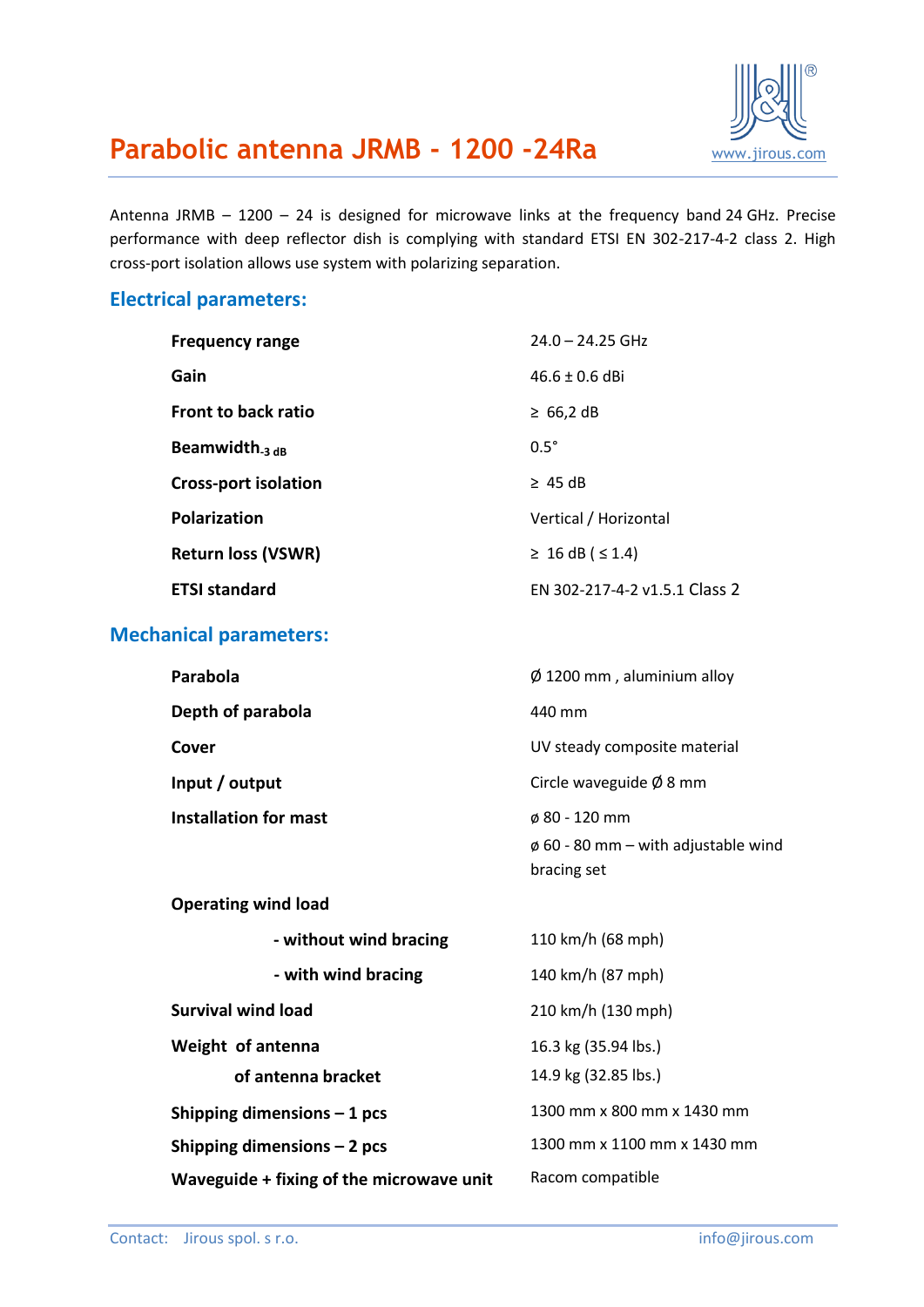

## **Parabolic antenna JRMB - 1200 -24Ra** [www.jirous.com](http://www.jirous.com/)

The antenna is supplied together with a massive bracket that allows easy mounting on a mast. Bracket can be installed separately on the mast. Subsequently, can be simply hang up the antenna with microwave unit into it. Antenna bracket allows fine setting elevation ± 15°and azimuth ± 7°. It is possible mounting to right and left side. We recommend wind bracing set (optional accessories, [Fig. 3](#page-3-0)) for mounting to the adverse weather conditions. **It is necessary to use an adjustable wind bracing kit** (optional accessories, [Fig. 4](#page-3-1)) for mounting on the mast with **diameter 60 to 80 mm**.



#### **Measurements of radiation pattern:**

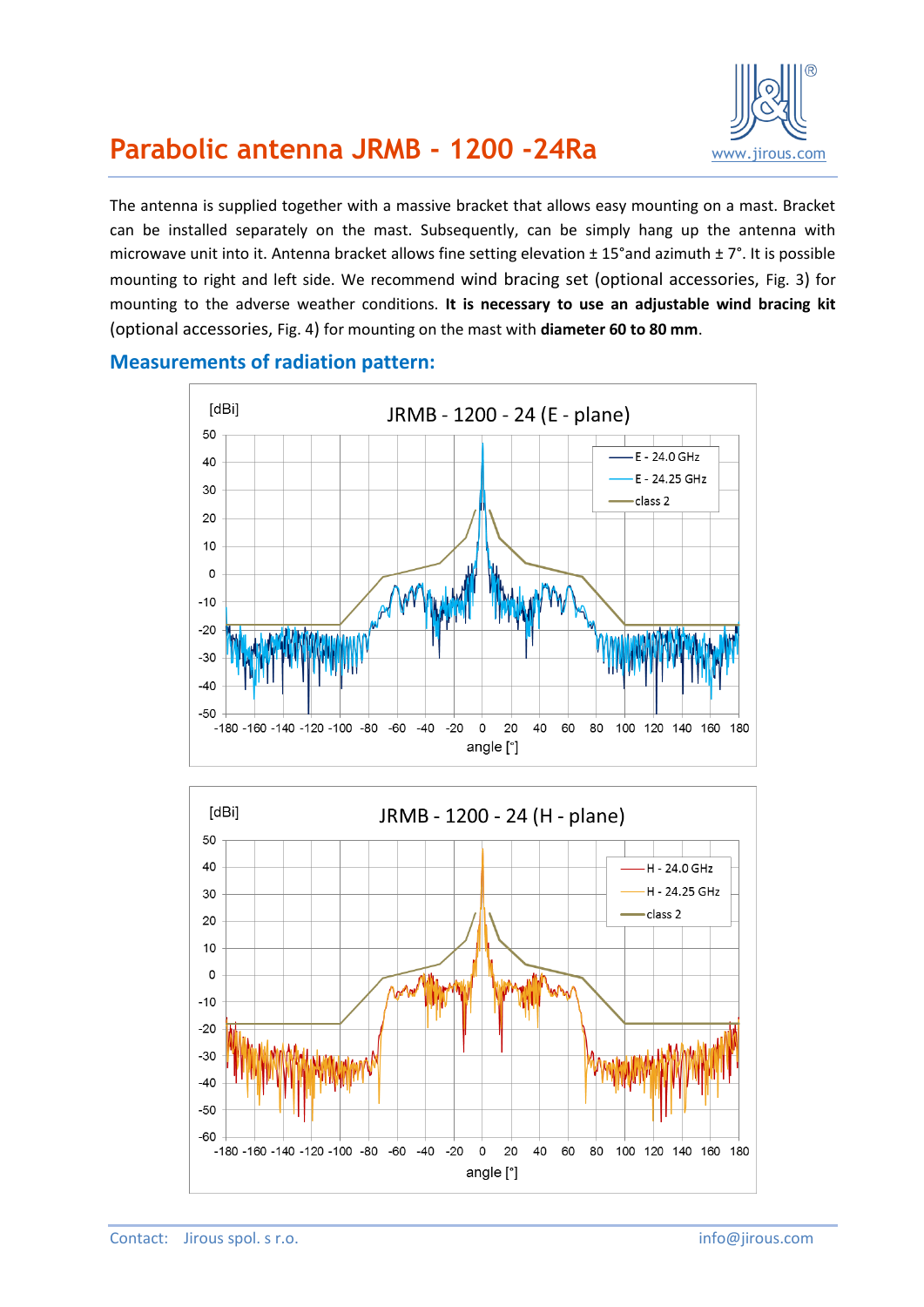

# **Parabolic antenna JRMB - 1200 -24Ra** WWW.jirous.com

### **Outline:**



Fig. 2 Antenna with massive bracket (left side)